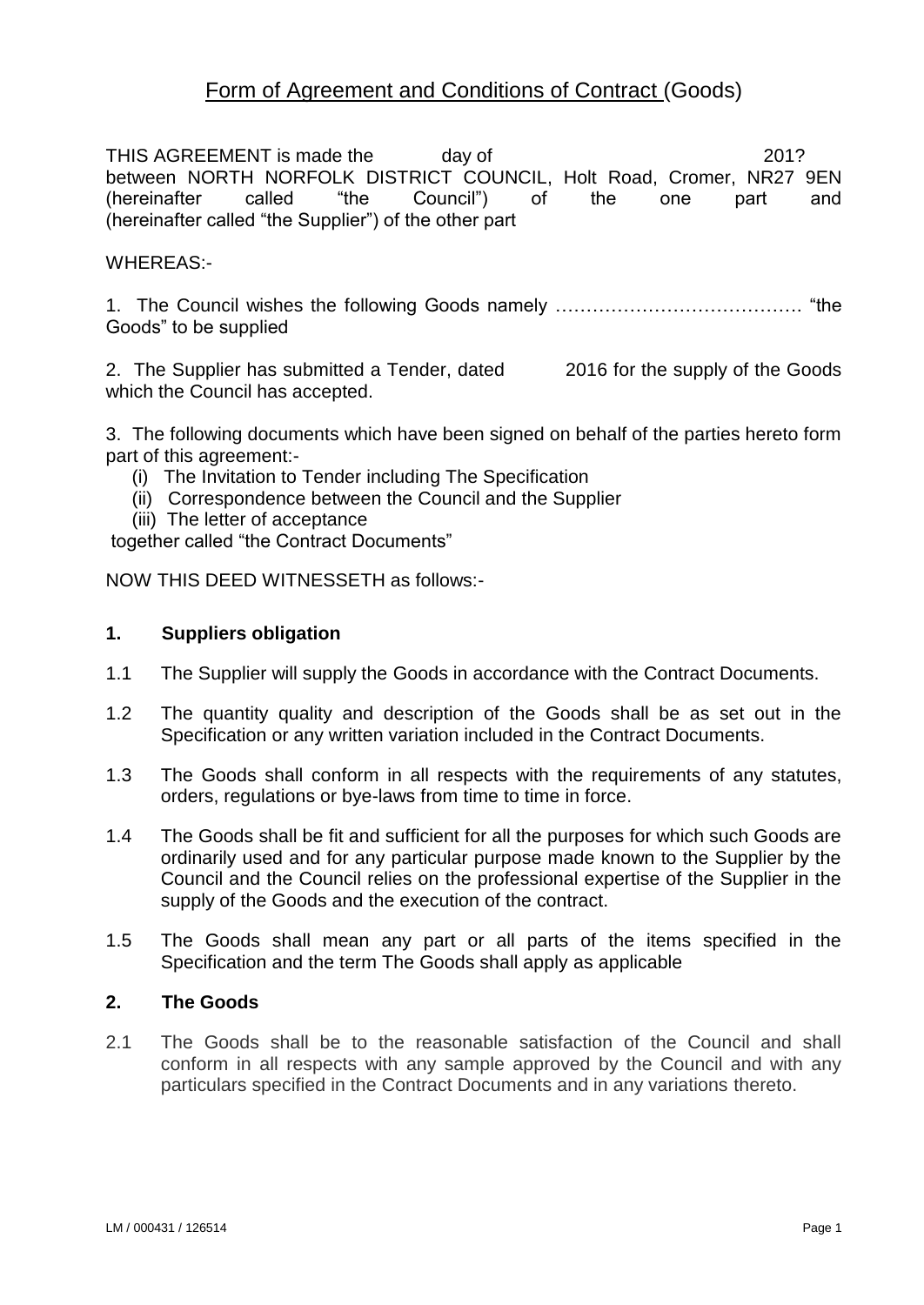### **3. Delivery**

- 3.1 The Goods shall be delivered as specified in the Contract Documents. Any access to the Council's premises and any labour and equipment that may be provided by the Council in connection with delivery shall be provided without acceptance by the Council of any liability whatsoever and the Supplier shall indemnify the Council in respect of any actions, suits, claims, demands, losses, charges, costs and expenses which the Council may suffer or incur as a result of or in connection with any damage or injury (whether fatal or otherwise) occurring in the course of delivery to the extent that any such damage or injury is attributable to any act or omission of the Supplier or any of the Supplier's sub-Suppliers or suppliers.
- 3.2 Except where otherwise provided in the Contract Documents, delivery shall include the unloading of the Goods by the Supplier's employees, suppliers or carriers at such place as the Council or duly authorised person shall reasonably direct.
- 3.3 The time of delivery shall be of the essence and failure to deliver within the time tendered or specified shall enable the Council (at the Council's option) to release the Council from any obligation to accept and pay for the Goods and/or cancel all or part of the Contract therefore, in either case without prejudice to other rights and remedies
- 3.4 Without prejudice to the Councils rights under clause 3.3 above for each week or part thereof that the Goods or any part thereof are not delivered as set out in the Contract Documents then the Council shall be entitled to a discount on the price stated in the Tender response form in the sum of 0.5% per week for each part of the Goods which are not delivered

### **4 Labelling and Packing**

- 4.1 The Goods shall be packed and marked in a proper manner and in accordance with the Council's instruction and any statutory requirements and any requirements of the carriers. In particular the name of the contents shall be clearly marked on each container and all containers of hazardous goods (and all documents relating thereto) shall bear prominent and adequate warnings. The Supplier shall indemnify the Council against all actions, suits, claims, demands losses, charges, cost and expenses which the Council may suffer or incur as a result of or in connection with any breach of this condition.
- 4.2 All packaging materials will be considered non-returnable and will be destroyed unless the Supplier's advice note states that such materials will be charged unless returned. The Council accepts no liability in respect of the non-arrival at the Supplier's premises of empty packages returned by the Council unless the Supplier shall within ten days of receiving notice from the Council that the packages have been dispatched notify the Council of such non-arrival.
- 4.3 Maximum use must be made of recycled materials in the manufacturing of crates, pallets, boxes, cartons, cushioning and other forms of packing, where these fulfil other packing specification. Packaging specification should be reviewed periodically to ensure that no unnecessary limitation on the use of recycled materials exists.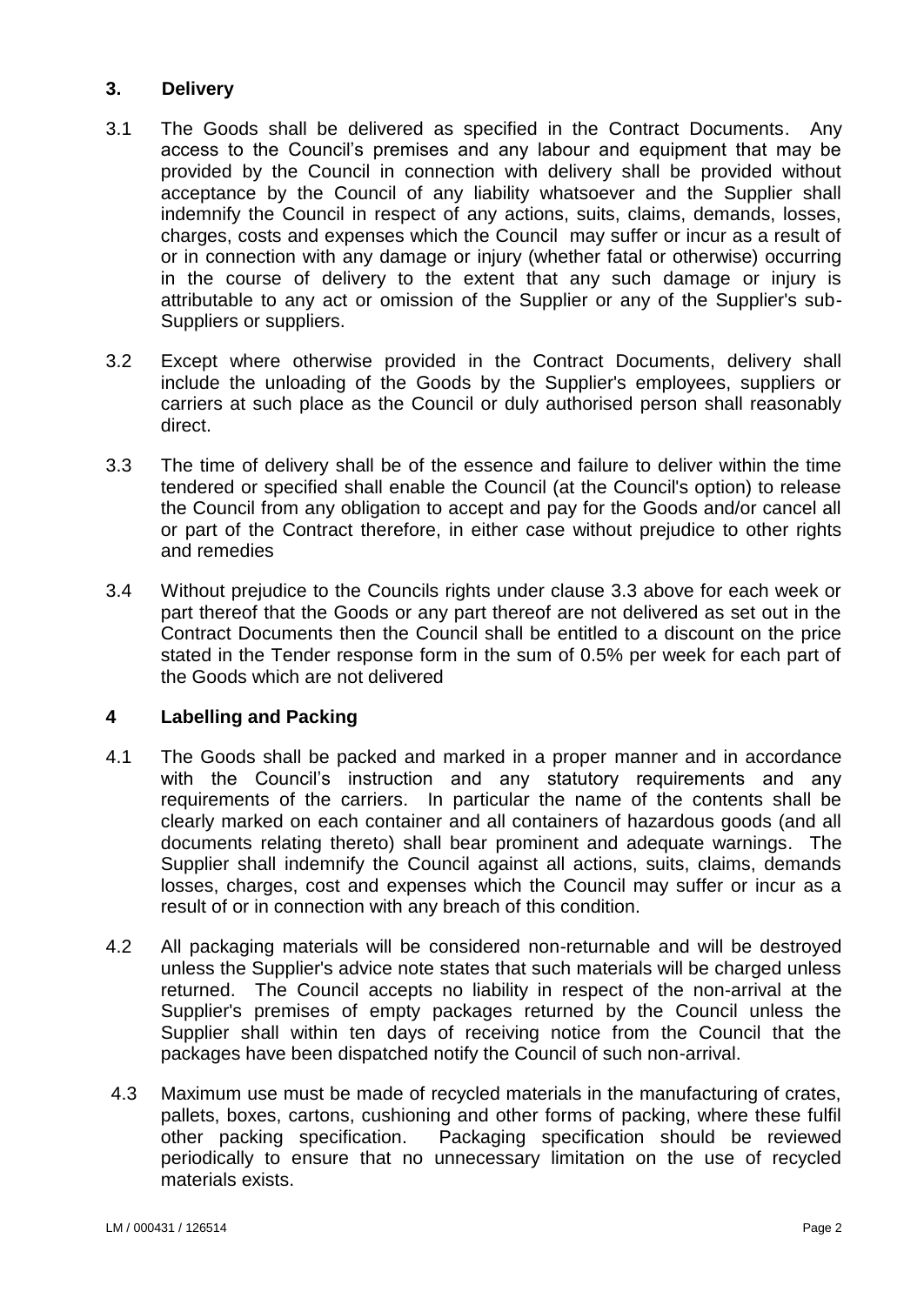## **5. Property and Risk**

5.1 Property and risk in the Goods shall without prejudice to any other rights or remedies of the Council pass to the Council at the time of acceptance of Delivery.

### **6. Damage in Transit**

- 6.1 On dispatch of any consignment of the Goods the Supplier shall send to the Council at the address for delivery of the Goods an advice note specifying the means of transport, the place and date of dispatch, the number of packages and their weight and volume. The Supplier shall free of charge and as quickly as possible either repair or replace (as the Council shall elect) such of the Goods as may either be damaged in transit or having been placed in transit fail to be delivered to the Council provided that:
- 6.1.1 in the case of damage to such Goods in transit the Council shall within thirty days of delivery give notice to the Supplier that the Goods have been damaged,
- 6.1.2 in the case of non-delivery the Council shall (provided that the Council has been advised of the dispatch of the Goods) within ten days of the notified date of delivery give notice to the Supplier that the Goods have not been delivered

#### **7. Inspection, Rejection and Guarantee**

- 7.1 The Council may by written notice to the Supplier reject any of the Goods which fail to meet the requirements specified in the Contract Documents. Such notice shall be given within a reasonable time after delivery to the Council of the Goods concerned. If the Council shall reject any of the Goods pursuant to this Condition the Council shall be entitled (without prejudice to other rights and remedies) either:
- 7.1.1 to have the Goods concerned as quickly as possible either repaired by the Supplier or (as the Council shall elect) replaced by the Supplier with Goods which conform in all respects with the requirements specified herein; or
- 7.1.2 to obtain a refund from the Supplier in respect of the Goods concerned.
- 7.2 The guarantee period applicable to the Goods shall be as specified by the Supplier in the Tender Response Form. If the Council shall within such guarantee period or within 30 days thereafter give notice in writing to the Supplier of any defect in any of the Goods as may have arisen during such guarantee period under proper and normal use the Supplier shall (without prejudice to any other rights and remedies which the Council may have) as quickly as possible remedy such defects (whether by repair or replacement as the Council shall elect) without cost to the Council.
- 7.3 Any Goods rejected or returned by the Council as described in Clauses 7.1 or 7.2 shall be returned to the Supplier at the Supplier's risk and expense.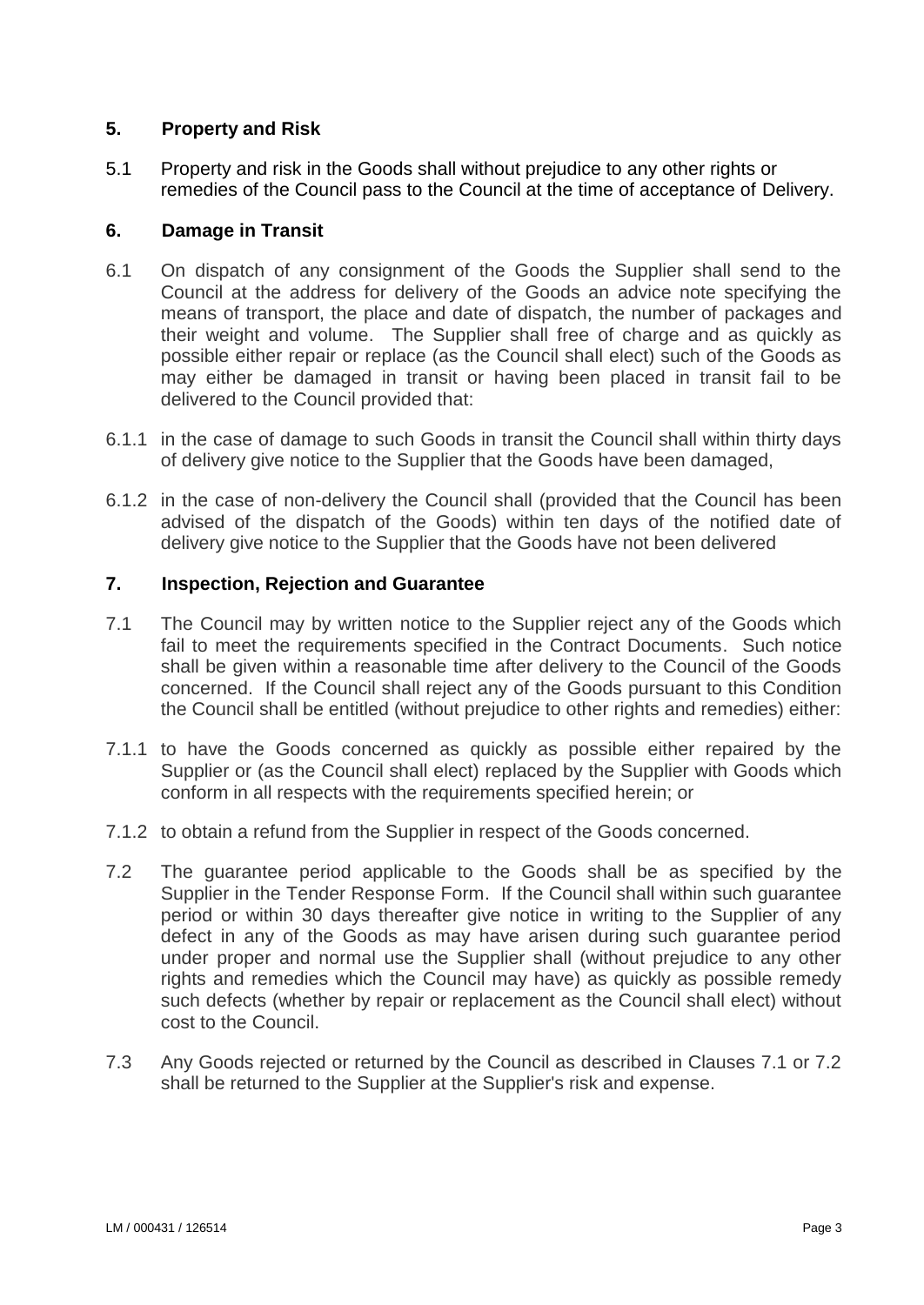### **8. Payment**

8.1 The Council will pay to the Supplier such sums as are due under the Contract Documents within 30 days of invoice following delivery.

### **9. Variation**

9.1 Any variation to these conditions shall be inapplicable unless agreed in writing between the parties

### **10. Termination**

- 10.1 If the Supplier without reasonable cause makes default by failing to deliver the Goods in accordance with this Contract the Council may by notice in writing to the Supplier determine the employment of the Supplier under this contract.
- 10.2 If the Supplier makes a composition or arrangement with his creditors or becomes bankrupt or being a company makes a proposal for a voluntary arrangement for a composition of debts or scheme of arrangement or has a provisional liquidator appointed or has a winding up order made or passes a resolution for voluntary winding up (except for the purposes of amalgamation or reconstruction) or has an administrator or an administrative receiver appointed the Council may by notice in writing to the Supplier determine the employment of the Supplier under this contract
- 10.3 Upon determination of the employment of the Supplier under clause 10.1 or 10.2 above the Council may recover from the Supplier the additional cost to him of acquiring the Goods any expenses properly incurred by the Council as a result of and any direct loss and/or damage caused to the Council by the determination.

### **11. Representations made by the Supplier**

11.1 All representations, statements or warranties made or given by the Supplier, its servants and agents (whether orally in writing or in any of the Supplier's brochures, catalogues and advertisements) regarding the quality and fitness for purpose of the Goods or any of the Goods shall be deemed to be express conditions of this Contract

#### **12. Notices**

12.1 Any notice to be served on either of the parties by the other shall be sent by prepaid recorded delivery or registered post to the address of the relevant party shown at the head of this agreement

### **13. Waiver**

13.1 The failure by either party to enforce at any time or for any period any one or more of the terms or conditions of this agreement shall not be a waiver of them or of the right at any time subsequently to enforce all terms and conditions of this Agreement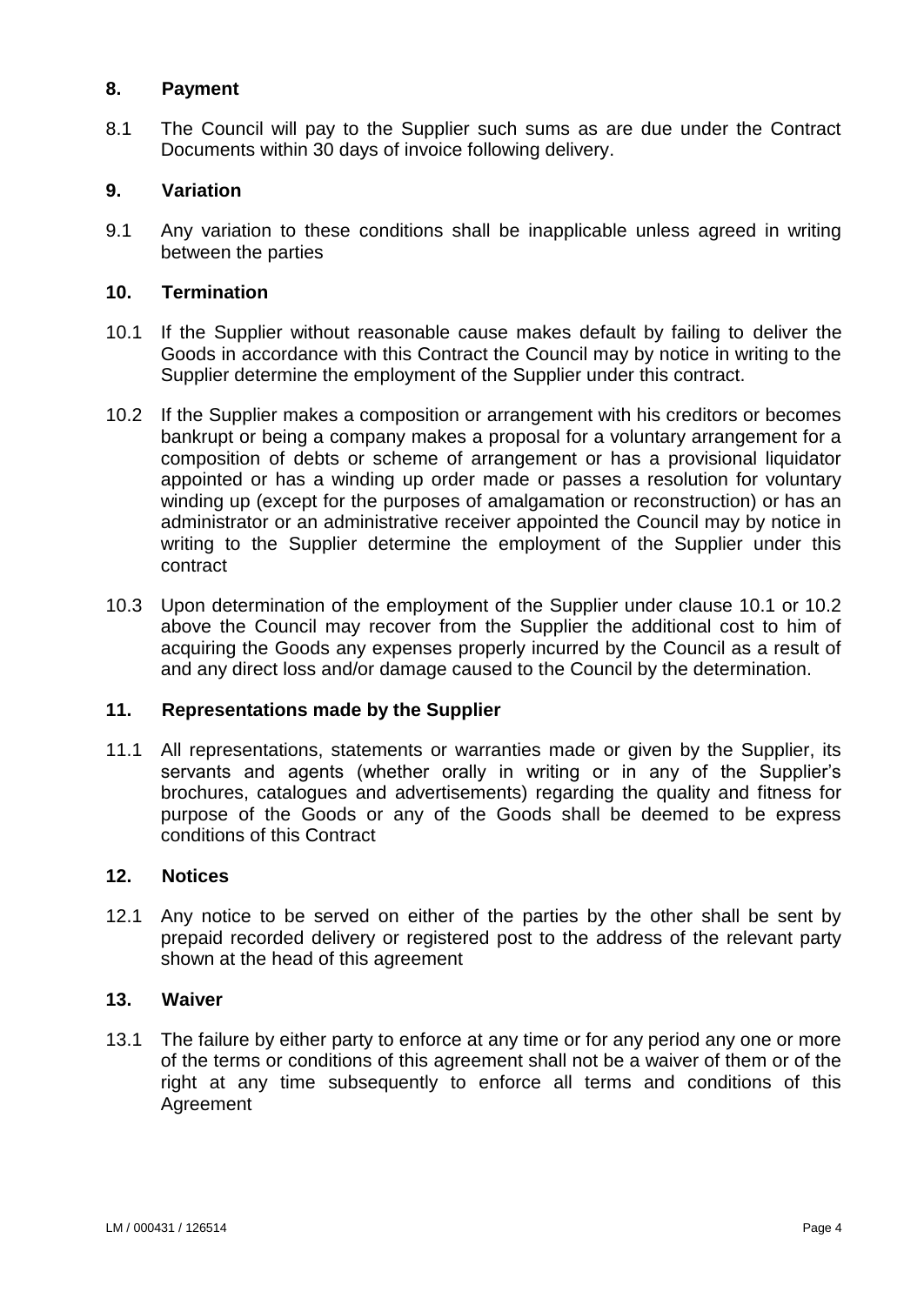### **14. Recovery of sums due**

14.1 Wherever under this contract any sum of money is recoverable from or payable by the Supplier that sum may be deducted from any sum then due or which at any later date may become due to the Supplier under this contract or under any other contract with the Council

#### **15. No assignment or sub-contracting**

- 15.1 The Supplier shall not assign or sub-contract this Contract or any part thereof without the consent in writing of the Council
- 15.2 The Supplier may not substitute any goods or materials specified within the Contract Documents for any others without the consent in writing of the Council
- 15.3 If the Supplier has without the previous consent in writing of the Council sub-let any part of the Services the Council may determine this contract notwithstanding that the Supplier may have subsequently ceased to employ the sub-Supplier
- 15.4 It shall be a condition of any consent to sub-let any part of the contract that:
- 15.4.1 the employment of the sub-Supplier shall cease immediately upon the determination (for whatever reason) of the Supplier's employment under this contract
- 15.4.2 in the event that the Supplier, in accordance with the terms of this Agreement, enters into a supply contract or a sub-contract in connection with this Agreement, the Supplier shall ensure that a term is included in the supply contract or subcontract which requires the Supplier to pay all sums due thereunder to the subcontractor within a specified period, not to exceed thirty (30) days, from the date of receipt of a valid invoice as defined by the terms of the supply contract or subcontract (as appropriate).
- 15.4.3 in the case of a local supply contract or sub-contract entered into in connection with this Agreement – where the local supplier or sub-contractor is deemed to be a business with headquarters within the Council's district boundary, the Supplier will use their best endeavours to ensure that payment to such a supplier/contractor shall be within a period not to exceed ten (10) days, from the date of receipt of a valid invoice as defined by the terms of the supply contract or sub-contract (as appropriate).

#### **16. Whole agreement**

- 16.1 Each party acknowledges that this Agreement contain the whole agreement between the parties and that it has not relied upon any oral or written representation made to it by the other or its employees or agents and has made its own independent investigations into all matters relevant to it
- 16.2 This agreement supersedes any prior agreement between the parties whether written or oral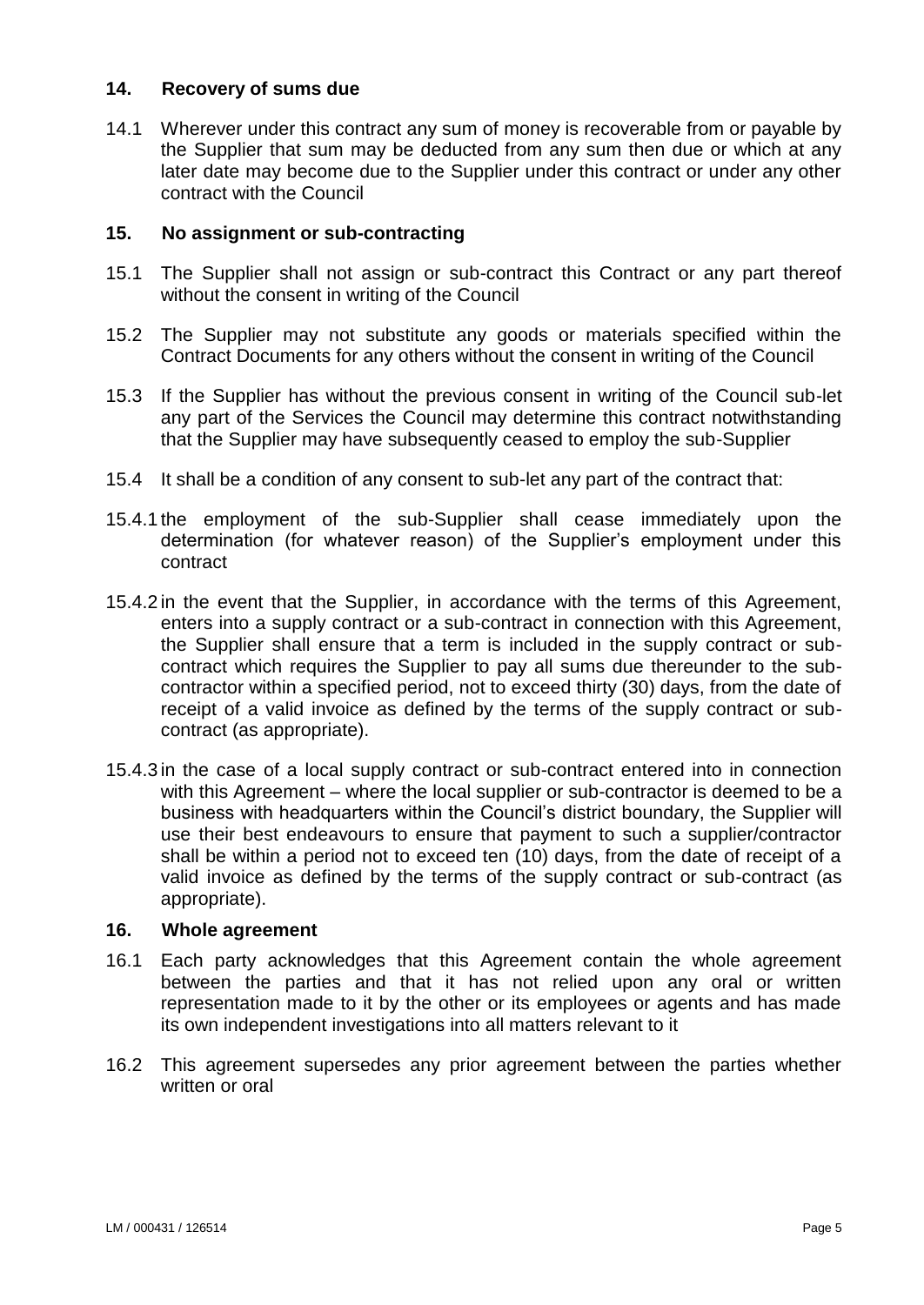### **17. Patents and information**

- 17.1 It shall be a condition of this Contract that, except to the extent that the Goods are made up in accordance with design furnished by the purchaser, none of the Goods will infringe any patent, trade mark, registered design, copyright or other right in the nature of industrial property or any third party and the Supplier shall indemnify the Council against all actions, suits, claims, demands, losses, charges, costs and expenses which the Council may suffer or incur as a result of or in connection with any breach of the condition.
- 17.2 All rights (including ownership and copyright) in any specification, instruction, plans, drawings, patterns, models, design or other materials furnished to or made available to the supplier by the Council pursuant to this Contract shall remain vested solely in the Council and the Supplier shall not (except to the extent necessary for the implementation of this Contract) without prior written consent of the Council use or disclose any such specification, instruction, plans, drawings, patterns, models, design or any information (whether or not relevant to this Contract) which the supplier may obtain pursuant to this Contract and in particular (but without prejudice to the generality of the forgoing) the Supplier shall not refer to the Council or the Contract in any advertisement without the Council's prior written agreement.

#### **18. Health and Safety**

18.1 The Supplier represents and warrants to the Council that the Supplier has satisfied himself that all necessary test and examinations have been made or will be made prior to delivery of the Goods to ensure that the Goods are designed and constructed so as to be safe and without risk to the health or safety of persons using the same, and that he has made available to the Council adequate information about the use for which the Goods have been designed and have been tested and about any condition necessary to ensure that when put to use the Goods will be safe and without risk to health. The supplier shall indemnify the Council against all actions, suits, claims, demands, losses, charges, costs and expenses which the Council may suffer or incur as a result of or in connection with any breach of this condition.

#### **19. Prevention of Corruption**

- 19.1 The Council shall be entitled to terminate the contract forthwith and to recover from the Supplier the amount of any loss resulting from such termination if:
- 19.1.1 the Supplier shall, in the opinion of the Council, have offered or given or agreed to give to any person any gift or consideration of any kind as an inducement or reward for doing or forbearing to do or for having done or forborne to do any action in relation to this Contract or any other contract, whether with the Council or anyone else; or
- 19.1.2 the like acts shall have been done by any person employed by the Supplier or acting on his behalf and whether with or without his knowledge; or
- 19.1.3 in relation to any contract whether with the Council or anyone else, the Supplier or any person employed by him or acting on his behalf and whether with or without his knowledge, shall have committed any offence under the Prevention of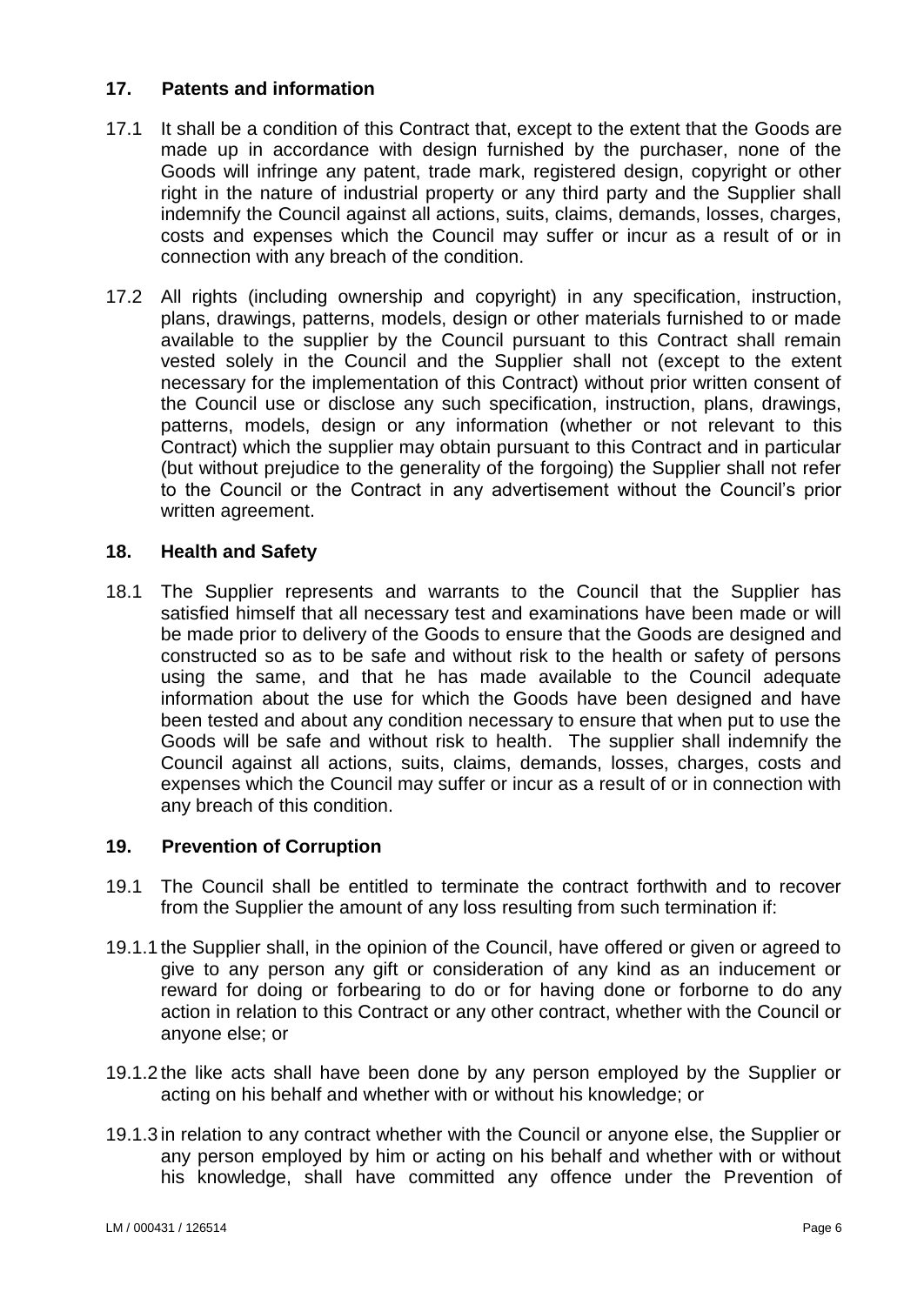Corruption Acts 1889 to 1916 (or any amendments of them) or given any fee or reward or solicited or accepted any form of money or taken any reward collection or charge for providing the Service other than bona fide charges previously approved in writing by the Council

#### **20. Whistleblowing Policy**

20.1 The Supplier acknowledges that they have received a copy of the Council's Whistleblowing Policy and acknowledges their responsibilities as a supplier of Goods to the Council under this policy

### **21. Freedom of Information Act 2000**

- 21.1 The Supplier acknowledges that the Council has legal responsibilities to make information available under the Freedom of Information Act 2000 ("the Act")
- 21.2 The Supplier shall give reasonable assistance to the Council to comply with the Act.
- 21.3 In particular, the Supplier shall supply all such information and records to the Council (together with reasonable assistance to locate the same) which are needed by the Council to comply with its obligations under the Act.
- 21.4 The Council shall have the discretion to disclose any information which is the subject of Agreement to any person who makes a request under the Act and which, in the opinion of the Council, it has to disclose to discharge its responsibilities under the Act.
- 21.5 When exercising its right under sub clause 4 above, the Council shall consult the Supplier (and may take account of any reasonable suggestions made by it)
- 21.6 The Supplier shall not raise any additional charge to the Council in relation to complying with this clause.

### **22. Contracts (Right of Third Parties) Act 1999**

22.1 For the avoidance of doubt, nothing in this Contract confers or is intended to confer on any third party and benefit or the right to enforce any term of this Contract pursuant to the Contracts (Rights of Third Parties) Act 1999

#### **23. Headings**

23.1 The heading to Conditions shall not affect their interpretation.

### **24. Governing Law**

24.1 These Conditions shall be governed by and construed in accordance with English law and the Supplier hereby irrevocably submits to the jurisdiction of the English courts. The submission to such jurisdiction shall not (and not be construed so as to) limit the right of the Council to take proceeding against the Supplier in any other court of competent jurisdiction , nor shall the taking of proceeding in any way one or more jurisdiction prelude the taking of proceeding in any other jurisdiction whether concurrently or not.